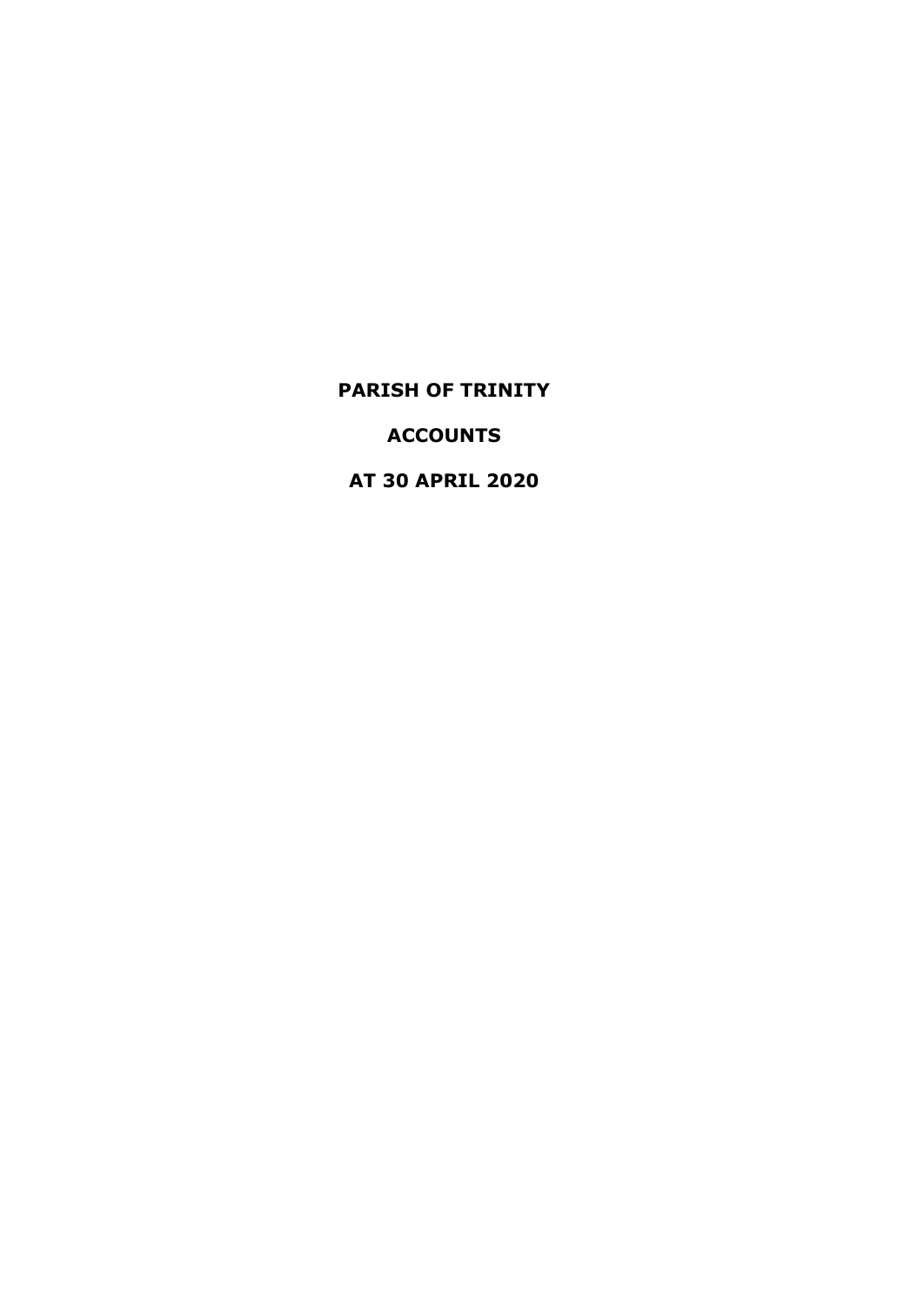### **INDEX TO THE ACCOUNTS FOR THE YEAR ENDED 30 APRIL 2020**

# Page

- 1/2 Independent Auditors' Report
- 3 Balance Sheet
- 4 General Account Summary
- 5 General Account Income
- 6 General Account Expenditure
- 7 Special Vote Expenditure
- 8 Roads Account Income and Expenditure
- 9 Parish Homes Income and Expenditure Account
- 10/15 Notes to the Accounts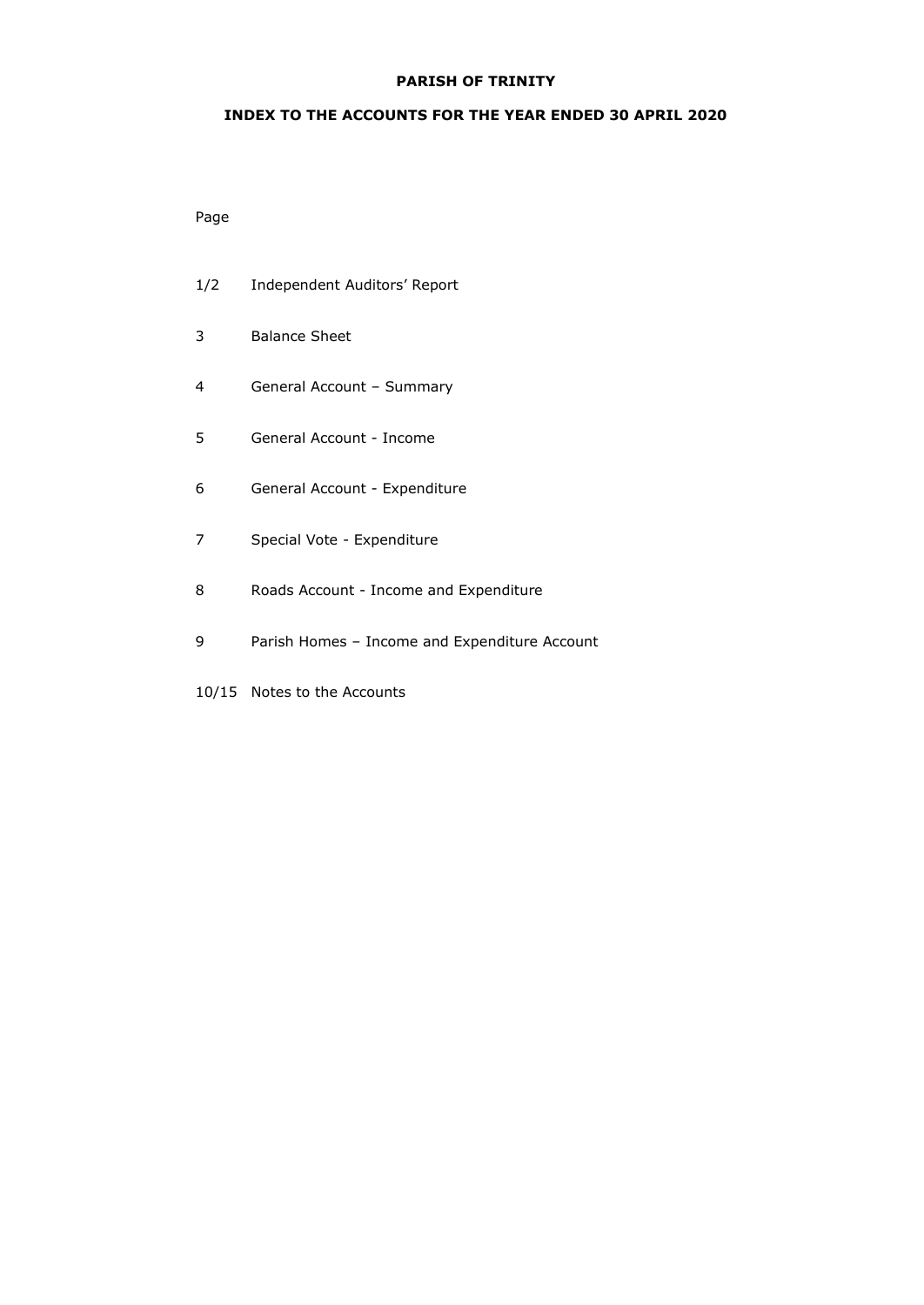

95-97 Halkett Place St. Helier, Jersey Channel Islands JE1 1BX

### **INDEPENDENT AUDITORS' REPORT TO THE PRINCIPALS AND ELECTORS OF THE PARISH OF TRINITY**

#### **Opinion**

We have audited the accounts of the Parish of Trinity (the "Parish") for the year ended 30 April 2020 which comprise the Balance Sheet, General Account Summary, General Income and Expenditure Accounts, the Roads Income and Expenditure Account, the Parish Homes Income and Expenditure Account and notes to the accounts, including a summary of significant accounting policies. The accounts have been prepared in accordance with the accounting policies set our therein.

In our opinion, the accounts for the year ended 30 April 2020 have been prepared in accordance with the accounting policies as set out in note 1.

#### **Basis for opinion**

We conducted our audit in accordance with International Standards on Auditing (UK) (ISAs (UK)). Our responsibilities under those standards are further described in the Auditor's responsibilities for the audit of the accounts section of our report. We are independent of the Parish in accordance with the ethical requirements that are relevant to our audit of the accounts in the UK, including the FRC's [Ethical Standard,](https://library.cch.co.uk/apbes2016r1) and we have fulfilled our other ethical responsibilities in accordance with these requirements. We believe that the audit evidence we have obtained is sufficient and appropriate to provide a basis for our opinion.

#### **Conclusions relating to going concern**

We have nothing to report in respect of the following matters in relation to which the ISAs (UK) require us to report to you where:

- The Connétable's use of the going concern basis of accounting in the preparation of the accounts is not appropriate; or
- The Connétable has not disclosed in the accounts any identified material uncertainties that may cast significant doubt about the Parish's ability to continue to adopt the going concern basis of accounting for a period of at least twelve months from the date when the accounts are authorised for issue.

#### **Other information**

The Connétable is responsible for the other information presented with the accounts. Our opinion on the accounts does not cover the other information and we do not express any form of assurance conclusion thereon. In connection with our audit of the accounts, our responsibility is to read the other information and, in doing so, consider whether the other information is materially inconsistent with the accounts or our knowledge obtained in the audit or otherwise appears to be materially misstated. If we identify such material inconsistencies or apparent material misstatements, we are required to determine whether there is a material misstatement in the accounts or a material misstatement of the other information. If, based on the work we have performed, we conclude that there is a material misstatement of this other information, we are required to report that fact.

We have nothing to report in this regard.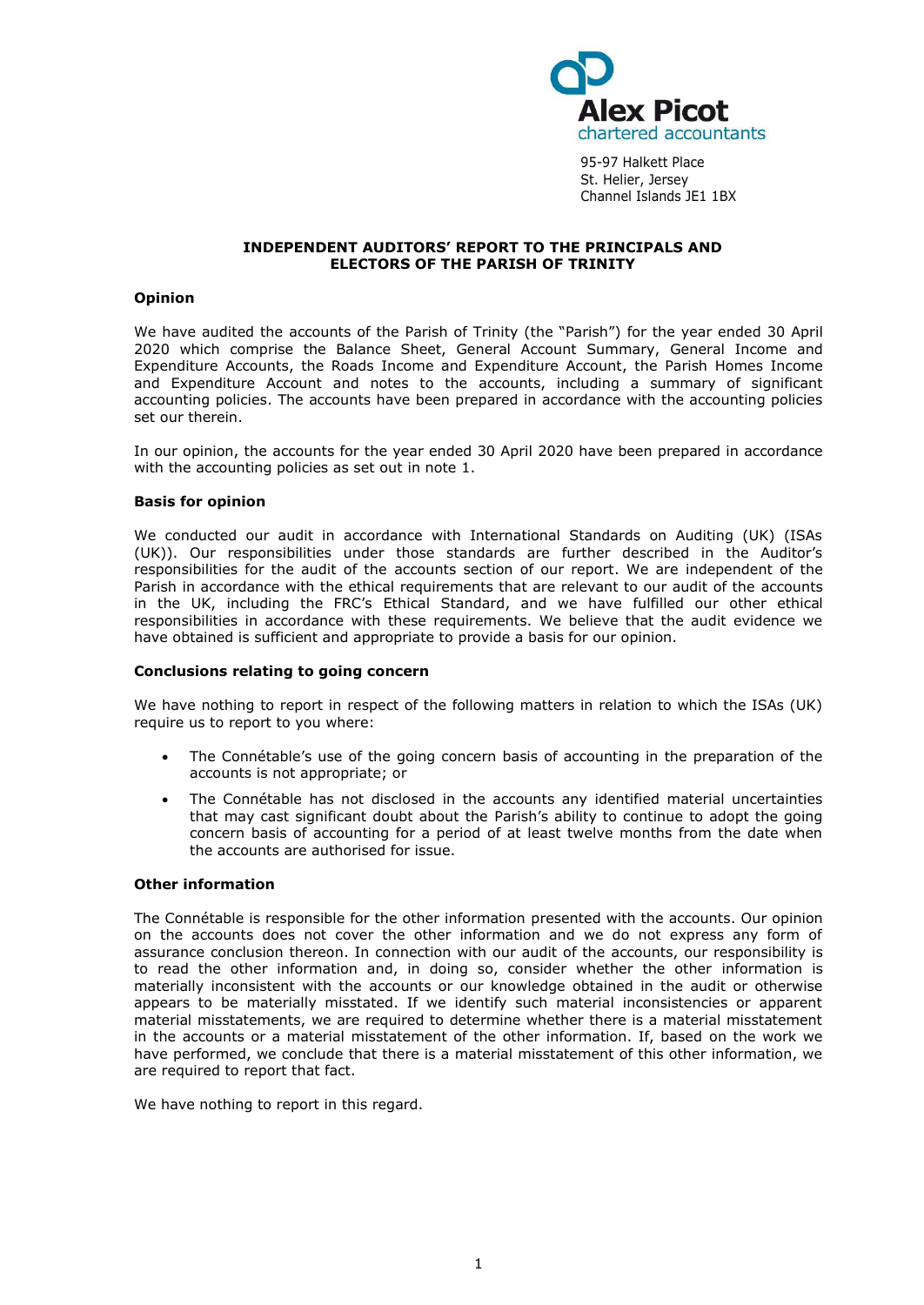

#### **INDEPENDENT AUDITORS' REPORT TO THE PRINCIPALS AND ELECTORS OF THE PARISH OF TRINITY (CONTINUED)**

#### **Responsibilities of the Connétable**

The Connétable is responsible for the preparation of the accounts in accordance with applicable law and the Parish's own accounting policies. In preparing these accounts the Connétable is required to select suitable accounting policies and apply them consistently, make judgements and estimates that are reasonable and prudent and prepare the accounts on the going concern basis unless it is inappropriate to assume that the Parish will continue in operation.

The Connétable is responsible for keeping proper accounting records which show with reasonable accuracy at any time the financial position of the Parish. The Connétable, together with the Procureurs du Bien Public, is also responsible for safeguarding the assets of the Parish and hence for taking reasonable steps for the prevention and detection of fraud and other irregularities.

In preparing the accounts, the Connétable is responsible for assessing the Parish's ability to continue as a going concern, disclosing, as applicable, matters related to going concern and using the going concern basis of accounting.

#### **Auditor's responsibilities for the audit of the accounts**

Our objectives are to obtain reasonable assurance about whether the accounts as a whole are free from material misstatement, whether due to fraud or error, and to issue an auditor's report that includes our opinion. Reasonable assurance is a high level of assurance, but is not a guarantee that an audit conducted in accordance with ISAs (UK) will always detect a material misstatement when it exists. Misstatements can arise from fraud or error and are considered material if, individually or in the aggregate, they could reasonably be expected to influence the economic decisions of users taken on the basis of these accounts.

A further description of our responsibilities for the audit of the accounts is located on the Financial Reporting Council's website at: [www.frc.org.uk/auditorsresponsibilities.](www.frc.org.uk/auditorsresponsibilities) This description forms part of our auditor's report.

#### **Use of our report**

This report is made solely to the principals and electors of the Parish, as a body. Our audit work has been undertaken so that we might state to the Parish's principals and electors those matters we are required to state to them in an auditor's report and for no other purpose. To the fullest extent permitted by law, we do not accept or assume responsibility to anyone other than the Parish and the principals and electors of that Parish as a body, for our audit work, for this report, or for the opinions we have formed.

Alex Picot 10 July 2020 **Chartered Accountants**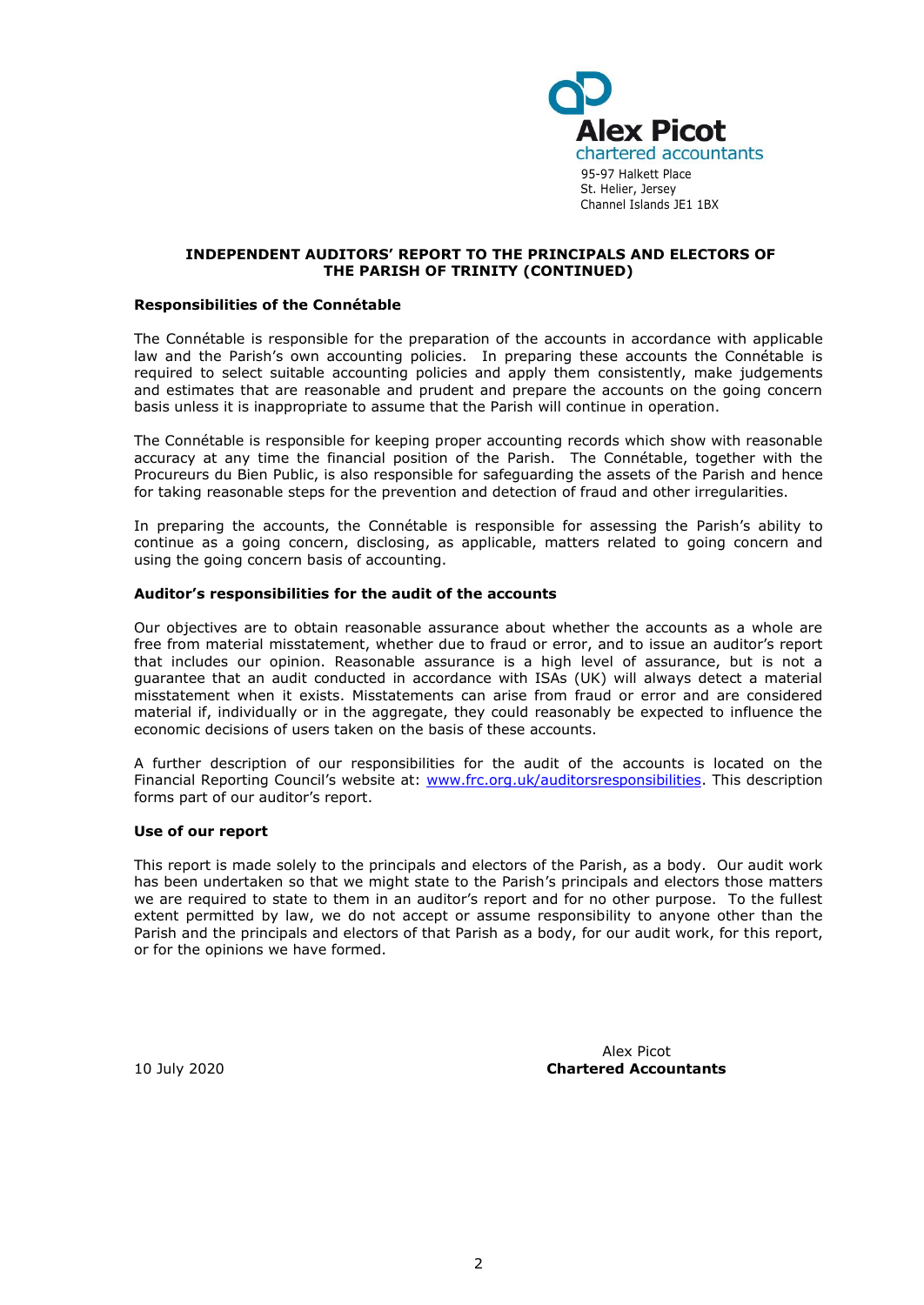### **BALANCE SHEET**

### **FOR THE YEAR ENDED 30 APRIL 2020**

| 2019                             |                                                                                     | <b>Notes</b>   | £                                | 2020                   |
|----------------------------------|-------------------------------------------------------------------------------------|----------------|----------------------------------|------------------------|
| £                                | <b>Fixed assets</b>                                                                 |                |                                  | £                      |
| 3,846,238<br>6,291,329           | Freehold property<br>First Time Buyer Homes - deferred consideration                | 3<br>2(a)      |                                  | 3,751,478<br>6,291,329 |
| 10,137,567                       |                                                                                     |                |                                  | 10,042,807             |
| 2,161,784<br>25,199<br>2,186,983 | <b>Current assets</b><br>Cash at bank and in hand<br>Debtors, prepayments and other |                | 2,503,226<br>32,882<br>2,536,108 |                        |
|                                  |                                                                                     |                |                                  |                        |
| 89,030                           | Creditors: Amounts due within one year<br>Sundry creditors and accruals             |                | 113,819                          |                        |
| 89,030                           |                                                                                     | $\overline{4}$ | 113,819                          |                        |
| 2,097,953                        | <b>Net current assets</b>                                                           |                |                                  | 2,422,289              |
| (90, 125)                        | <b>Income received in advance</b><br>Driving license receipts carried forward       |                |                                  | (88, 941)              |
| £12,145,395                      | <b>Net assets</b>                                                                   |                |                                  | £12,376,155            |
|                                  |                                                                                     |                |                                  |                        |
|                                  | <b>Representing:</b>                                                                |                |                                  |                        |
| 23,748                           | <b>Specific Dons</b>                                                                | 5              |                                  | 23,773                 |
| 874,549                          | <b>General Reserve</b>                                                              |                |                                  | 1,360,716              |
| 700,000                          | <b>Contingency Reserve</b>                                                          | 6              |                                  | 700,000                |
| 5,000                            | <b>Vehicle Reserve</b>                                                              |                |                                  | 10,000                 |
| $\overline{\phantom{a}}$         | <b>Parish Church Capital Projects Reserve</b>                                       |                |                                  | 25,000                 |
| 9,076,138                        | <b>First Time Buyer Homes Reserve</b>                                               | 2(c)           |                                  | 9,071,689              |
| 431,855                          | <b>Homes Capital Reserve</b>                                                        | 7              |                                  |                        |
| 1,034,105                        | <b>Homes reserve</b>                                                                |                |                                  | 1,184,977              |
| £12,145,395                      |                                                                                     |                |                                  | £12,376,155            |

P B LE SUEUR

............................................ Connétable

9 JULY 2020

............................................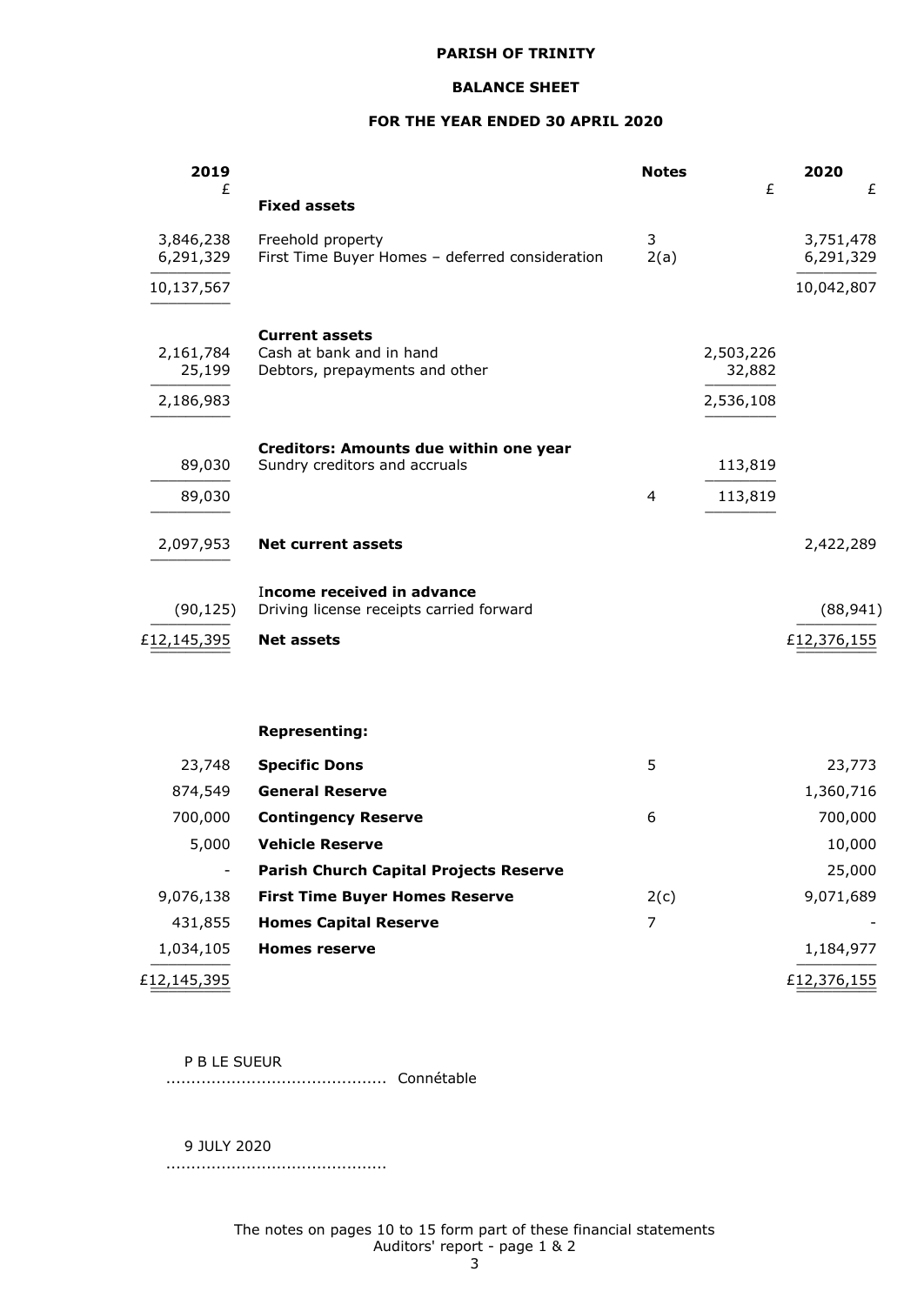### **GENERAL ACCOUNT SUMMARY**

# **FOR THE YEAR ENDED 30 APRIL 2020**

| 2019<br>£                |                                                                   | <b>Notes</b> | 2020<br>£            |
|--------------------------|-------------------------------------------------------------------|--------------|----------------------|
| 525,070<br>(497, 993)    | Income for the year (page 5)<br>Expenditure for the year (page 6) |              | 547,497<br>(495,490) |
| 27,077                   |                                                                   |              | 52,007               |
| (53,760)                 | Special vote expenditure (page 7)                                 |              | (11, 165)            |
| 53,285                   | Roads accounts surplus (page 8)                                   |              | 38,470               |
| 26,602                   | Net operating surplus for the year                                |              | 79,312               |
| 43,334                   | First time buyer homes realised gain                              | 2(b)         |                      |
| (43,334)                 | Transfer to first time buyer homes reserve                        | 2(c)         |                      |
| $\overline{\phantom{a}}$ | Transfer to Parish Church Capital Projects Reserve                |              | (25,000)             |
| -                        | Transfer from Homes Capital Reserve                               | 7            | 431,855              |
| 847,947                  | Balance brought forward                                           |              | 874,549              |
| £874,549                 |                                                                   |              | £1,360,716           |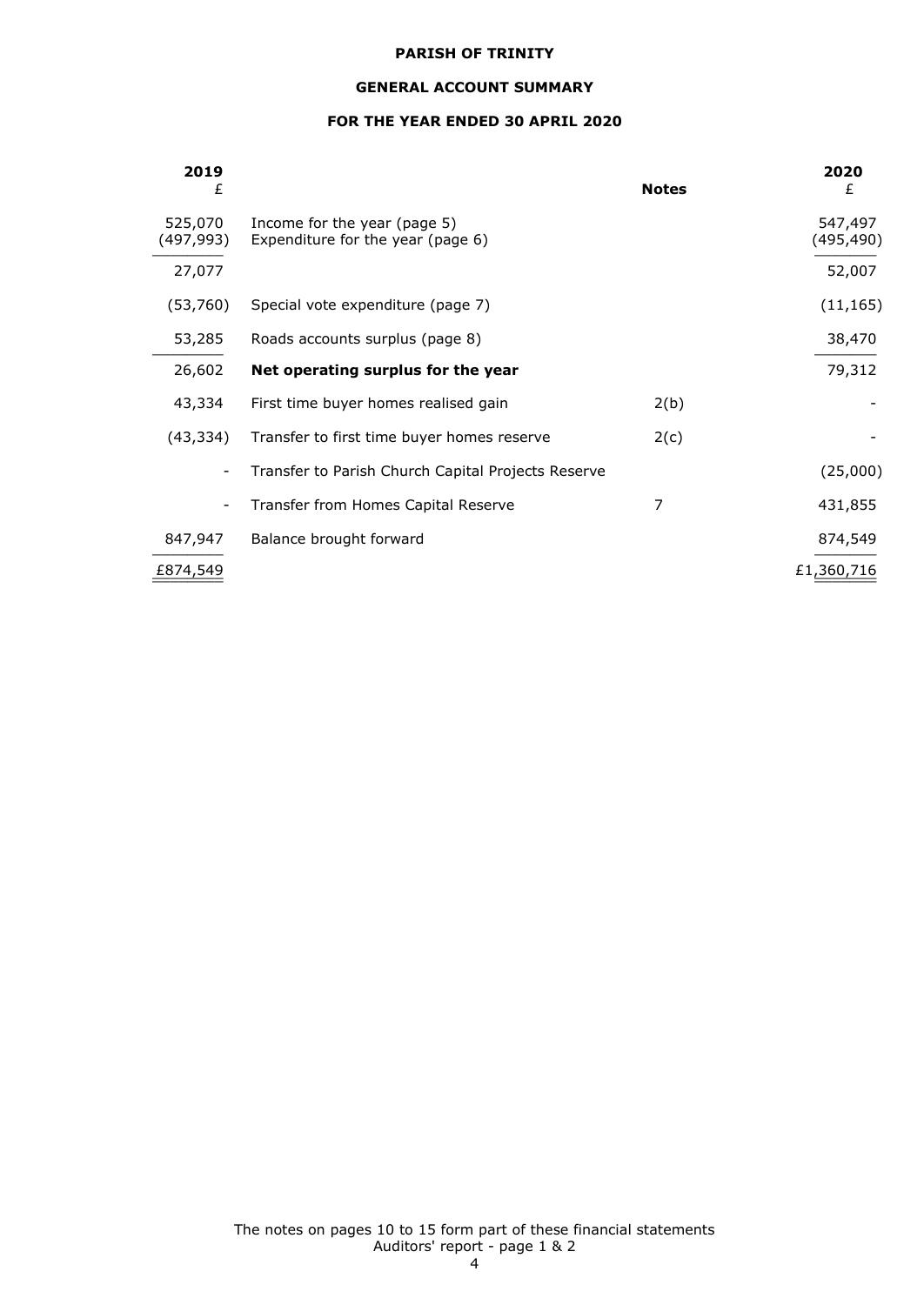### **GENERAL ACCOUNT - INCOME**

### **FOR THE YEAR ENDED 30 APRIL 2020**

| 2019      |                                        | <b>Notes</b> |            | 2020    |
|-----------|----------------------------------------|--------------|------------|---------|
| £         |                                        |              | £          | £       |
| 821,793   | Parish rates                           |              | 838,060    |         |
| (366,926) | Less: contribution to Island wide rate |              | (375, 297) |         |
| 454,867   |                                        | 8            |            | 462,763 |
| 1,790     | Sundry receipts – property searches    |              | 1,524      |         |
| 575       | Sundry trading permits                 |              | 685        |         |
| 8,143     | Hire of parish hall                    |              | 7,839      |         |
| 8,505     | Sundry rents and concessions           |              | 8,750      |         |
| 663       | Welfare administration charges         |              | 147        |         |
| 803       | Bank deposit interest                  |              | 15,584     |         |
| 2,410     | Dog licences                           |              | 2,720      |         |
| 2,314     | Other income                           |              | 2,485      |         |
| 45,000    | Transfer from Homes Account            |              | 45,000     |         |
| 70,203    |                                        |              |            | 84,734  |
|           |                                        |              |            |         |

£525,070  $\frac{2525,070}{2}$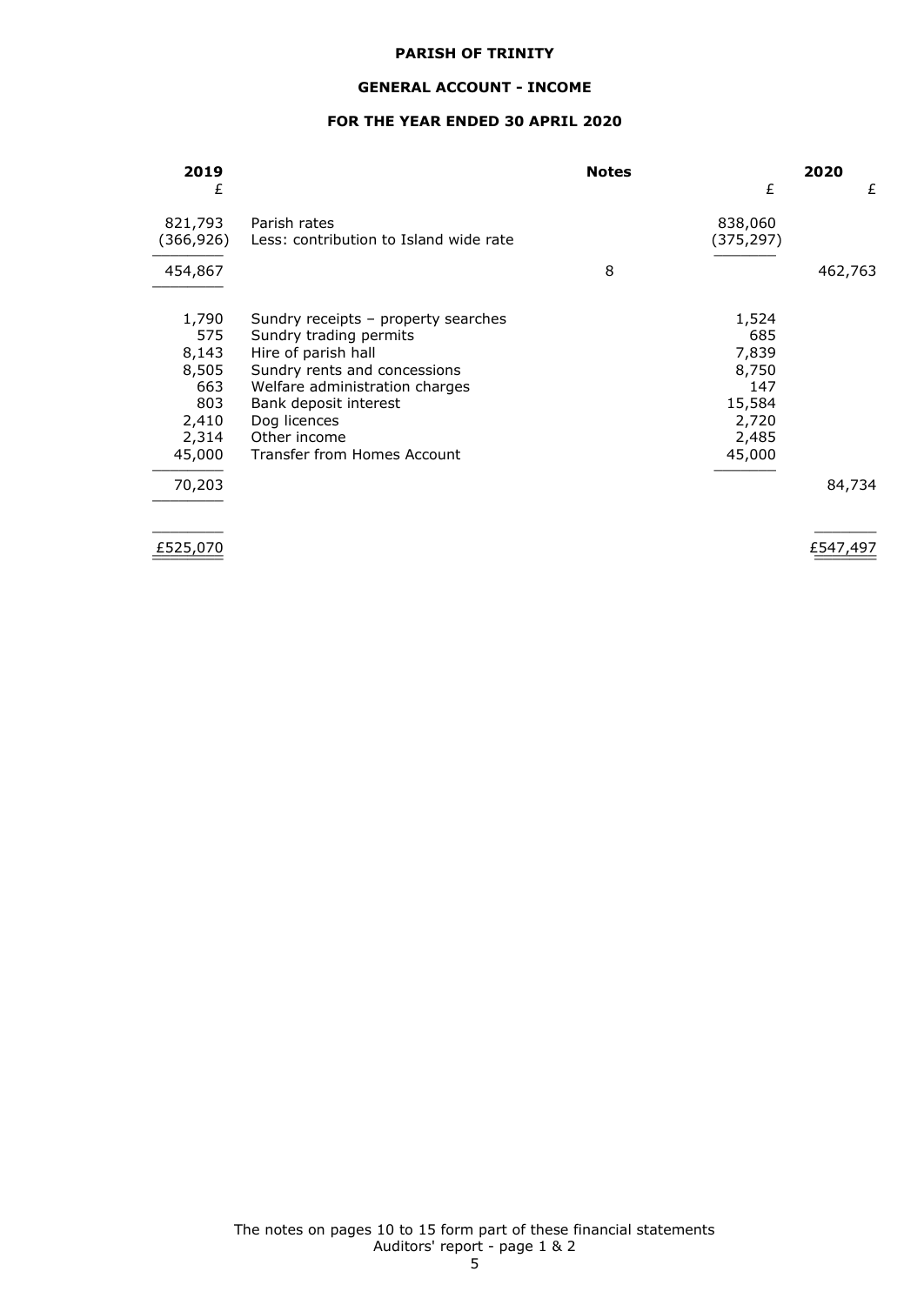# **PARISH OF TRINITY GENERAL ACCOUNT – EXPENDITURE FOR THE YEAR ENDED 30 APRIL 2020**

| 2019      | <b>Notes</b>                                                         | 2019/20<br><b>Estimates</b> | 2019/20<br><b>Actual</b> |
|-----------|----------------------------------------------------------------------|-----------------------------|--------------------------|
| £         |                                                                      | £                           | £                        |
| 58,221    | <b>Administration</b>                                                | 72,000                      | 63,105                   |
| 3,100     | Office salaries and social security<br>Assessment committee expenses | 3,100                       | 3,100                    |
| 13,027    | Comité des Connétables Expenses                                      | 16,000                      | 15,635                   |
| 7,500     | Audit                                                                | 8,000                       | 8,000                    |
| 12,961    | Accountancy                                                          | 14,500                      | 12,600                   |
| 17,208    | Legal and professional fees                                          | 6,000                       | 4,964                    |
| 3,371     | Advertising                                                          | 4,000                       | 3,468                    |
| 6,044     | Printing, stationery and publications                                | 4,000                       | 2,853                    |
| 6,210     | Caretaker's wages and social security                                | 6,500                       | 6,248                    |
| 5,263     | Insurance and motor vehicle insurance                                | 5,500                       | 5,996                    |
| 4,040     | Heat, light and water                                                | 4,500                       | 2,716                    |
| 6,090     | Telephone and postage                                                | 6,500                       | 5,655                    |
| 4,267     | Repairs and maintenance                                              | 5,000                       | 6,616                    |
| 3,080     | Computer expenses                                                    | 3,000                       | 6,486                    |
| 3,630     | Bank charges                                                         | 3,500                       | 2,934                    |
| 5,638     | Sundry expenses                                                      | 6,000                       | 7,602                    |
|           | Connétable extraordinary expenses                                    | 1,000                       |                          |
| 159,650   |                                                                      | 169,100                     | 157,978                  |
| 8,475     | <b>Trésor</b><br>Church maintenance                                  | 12,000                      | 8,000                    |
|           | <b>Church</b>                                                        |                             |                          |
| 4,148     | Maintenance                                                          | 5,000                       | 5,233                    |
| 3,515     | Insurance                                                            | 4,000                       | 3,567                    |
|           |                                                                      |                             |                          |
| 7,663     |                                                                      | 9,000                       | 8,800                    |
| 2,045     | <b>Rectory</b><br>Repairs                                            | 3,000                       | 1,016                    |
| 1,235     | Insurance                                                            | 1,500                       | 1,596                    |
| 3,280     |                                                                      | 4,500                       | 2,612                    |
|           | Welfare                                                              |                             |                          |
| 13,250    | 9<br>Welfare payments                                                |                             | 2,048                    |
| (13, 250) | Less: Contributions from Income Support                              |                             | (2,048)                  |
|           |                                                                      |                             |                          |
|           | <b>Charities and grants</b>                                          |                             |                          |
| 12,000    | 13<br>Charitable grants                                              | 12,500                      | 12,200                   |
| 1,075     | Sundry charitable donations                                          | 1,000                       | 1,000                    |
| 2,513     | Senior Citizens outings                                              | 3,000                       | 505                      |
| 17,750    | Contribution to Youth Worker                                         | 18,000                      | 18,250                   |
| 5,000     | Ebenezer Chapel                                                      | 5,000                       | 5,000                    |
| 38,338    |                                                                      | 39,500                      | 36,955                   |
|           | <b>Honorary Police</b>                                               |                             |                          |
| 15,066    | Honorary Police expenses                                             | 17,000                      | 17,606                   |
| 5,000     | Transfer to vehicle reserve                                          | 5,000                       | 5,000                    |
| 6,145     | Insurance                                                            | 6,500                       | 5,105                    |
| 26,211    |                                                                      | 28,500                      | 27,711                   |
|           | <b>External services</b>                                             |                             |                          |
| 135,000   | Contribution to Roads Account                                        | 135,000                     | 135,000                  |
| 117,630   | Refuse collection                                                    | 120,000                     | 118,184                  |
| 1,746     | Riley Field maintenance                                              | 3,000                       | 250                      |
| 254,376   |                                                                      | 258,000                     | 253,434                  |
|           |                                                                      |                             |                          |
| £497,993  | General account expenditure for the year                             | £520,600                    | £495,490                 |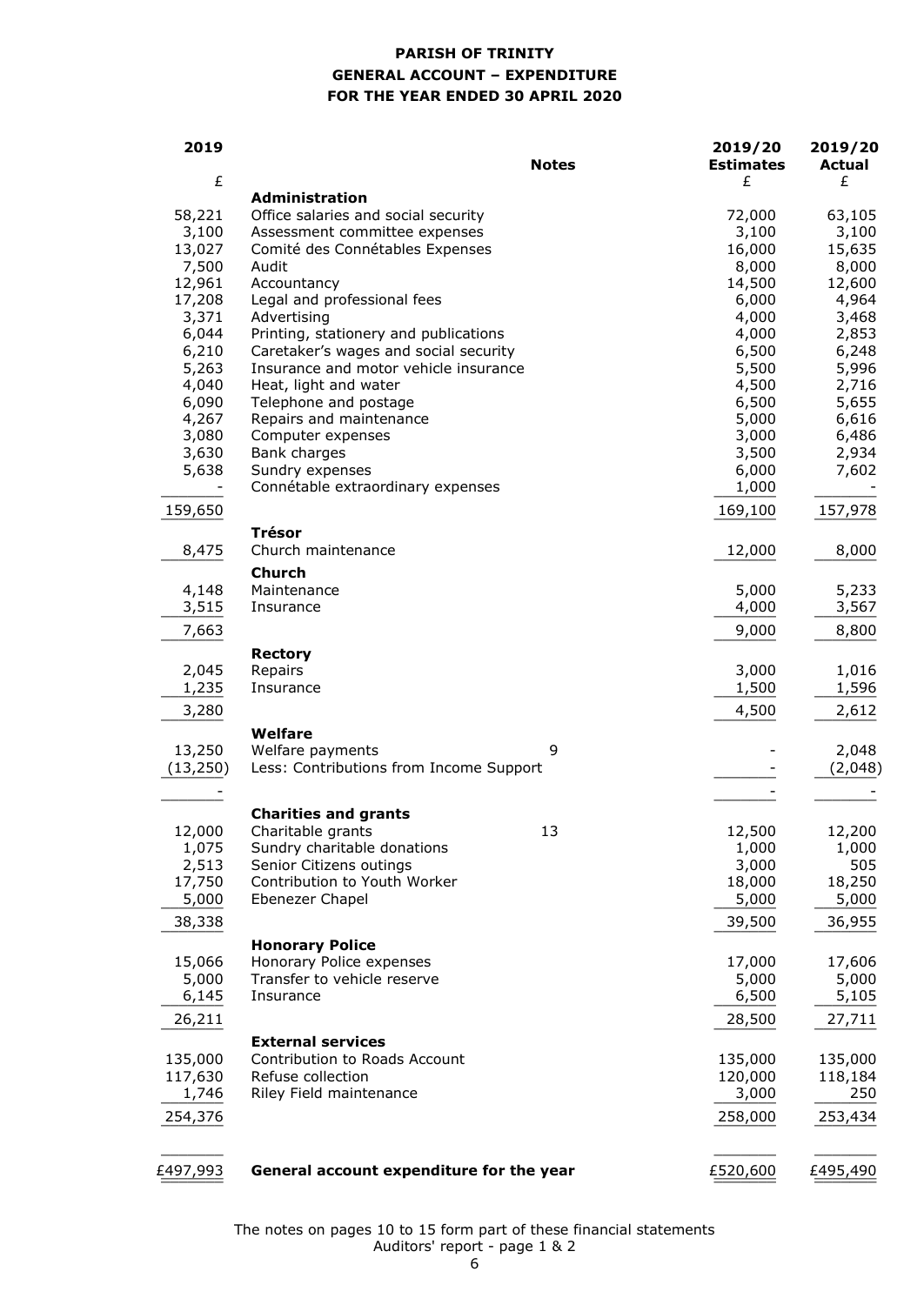# **PARISH OF TRINITY SPECIAL VOTE EXPENDITURE FOR THE YEAR ENDED 30 APRIL 2020**

| 2019<br>£                |                                       | 2019/20<br><b>Estimates</b><br>£ | 2019/20<br>Actual<br>£ |
|--------------------------|---------------------------------------|----------------------------------|------------------------|
| $\overline{\phantom{a}}$ | AA Box Refurbishment                  | 15,000                           | 2,358                  |
| 2,951                    | <b>GDPR Compliance</b>                | 8,000                            | 10,009                 |
| 3,061                    | Disabled access                       | 20,000                           | 2,641                  |
| $\overline{\phantom{a}}$ | Liberation 75                         | 2,000                            | 975                    |
| -                        | Irrigation                            | 3,500                            |                        |
| $\overline{\phantom{a}}$ | Additional planting                   | 1,500                            |                        |
| 25,255                   | Trinity Church                        |                                  | (4, 818)               |
| 12,493                   | General office alterations            |                                  |                        |
| 10,000                   | Replacement mower                     |                                  |                        |
| £53,760                  | Special vote expenditure for the year | £50,000                          | £11,165                |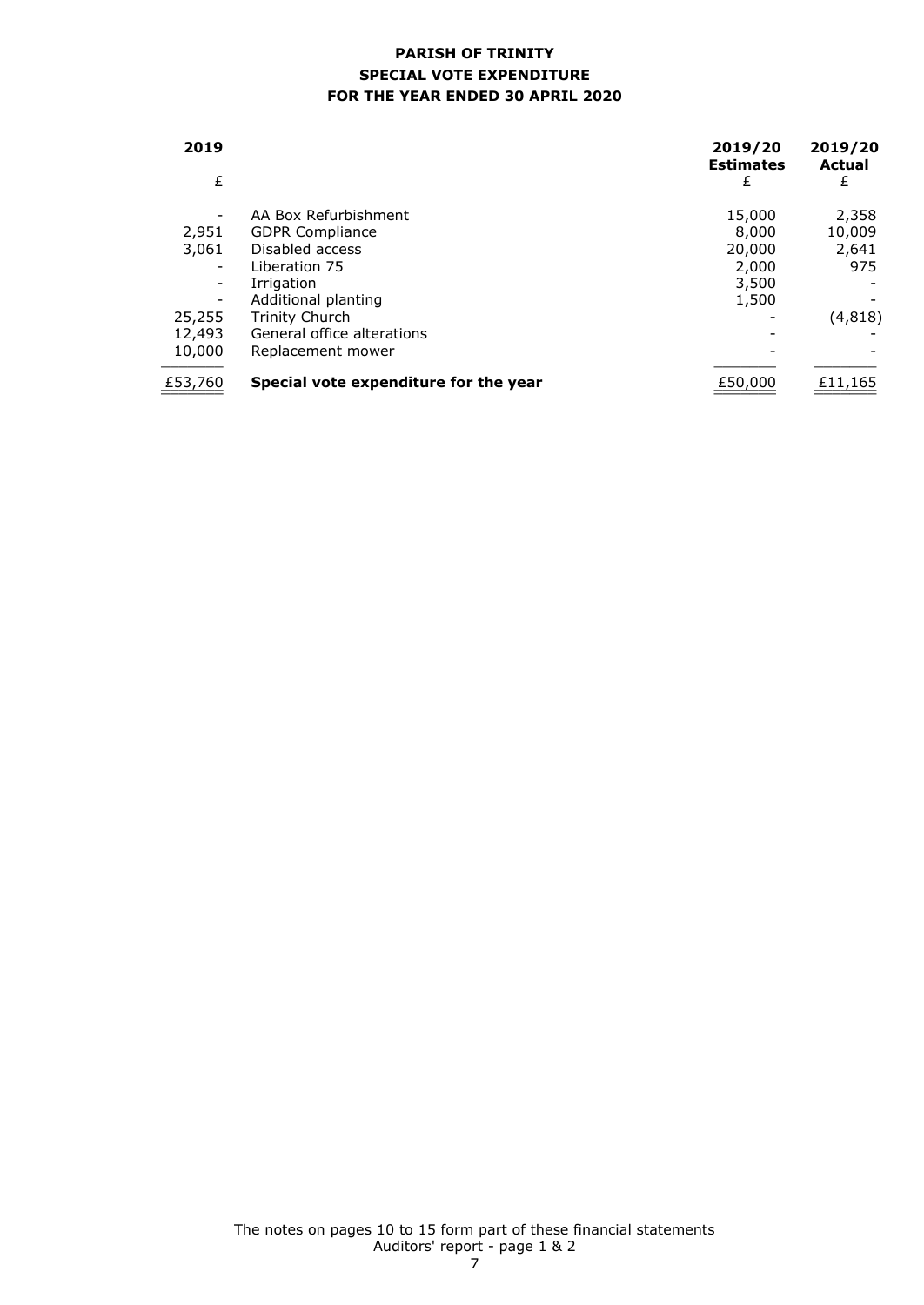# **ROADS – INCOME AND EXPENDITURE ACCOUNT**

### **FOR THE YEAR ENDED 30 APRIL 2020**

| 2019    |                                                  |         | 2020    |
|---------|--------------------------------------------------|---------|---------|
| £       |                                                  | £       | £       |
|         | <b>Income</b>                                    |         |         |
| 135,000 | Transfer from General Fund                       | 135,000 |         |
| 809     | Police fines (proportion retained by the Parish) | 1,100   |         |
| 35      | Branchage fines                                  | 100     |         |
| 680     | Firearms certificates                            | 840     |         |
| 14,430  | Driving licences                                 | 18,066  |         |
| 280     | Sundry receipts                                  | 75      |         |
|         |                                                  |         |         |
| 151,234 |                                                  |         | 155,181 |
|         | <b>Expenditure</b>                               |         |         |
| 30,671  | Repairs and improvements                         | 27,365  |         |
| 36,494  | Wages and social security                        | 54,457  |         |
| 30,784  | Sundry expenses                                  | 34,889  |         |
|         |                                                  |         |         |
| 97,949  |                                                  |         | 116,711 |
|         |                                                  |         |         |
|         |                                                  |         |         |
| £53,285 | Roads accounts surplus                           |         | £38,470 |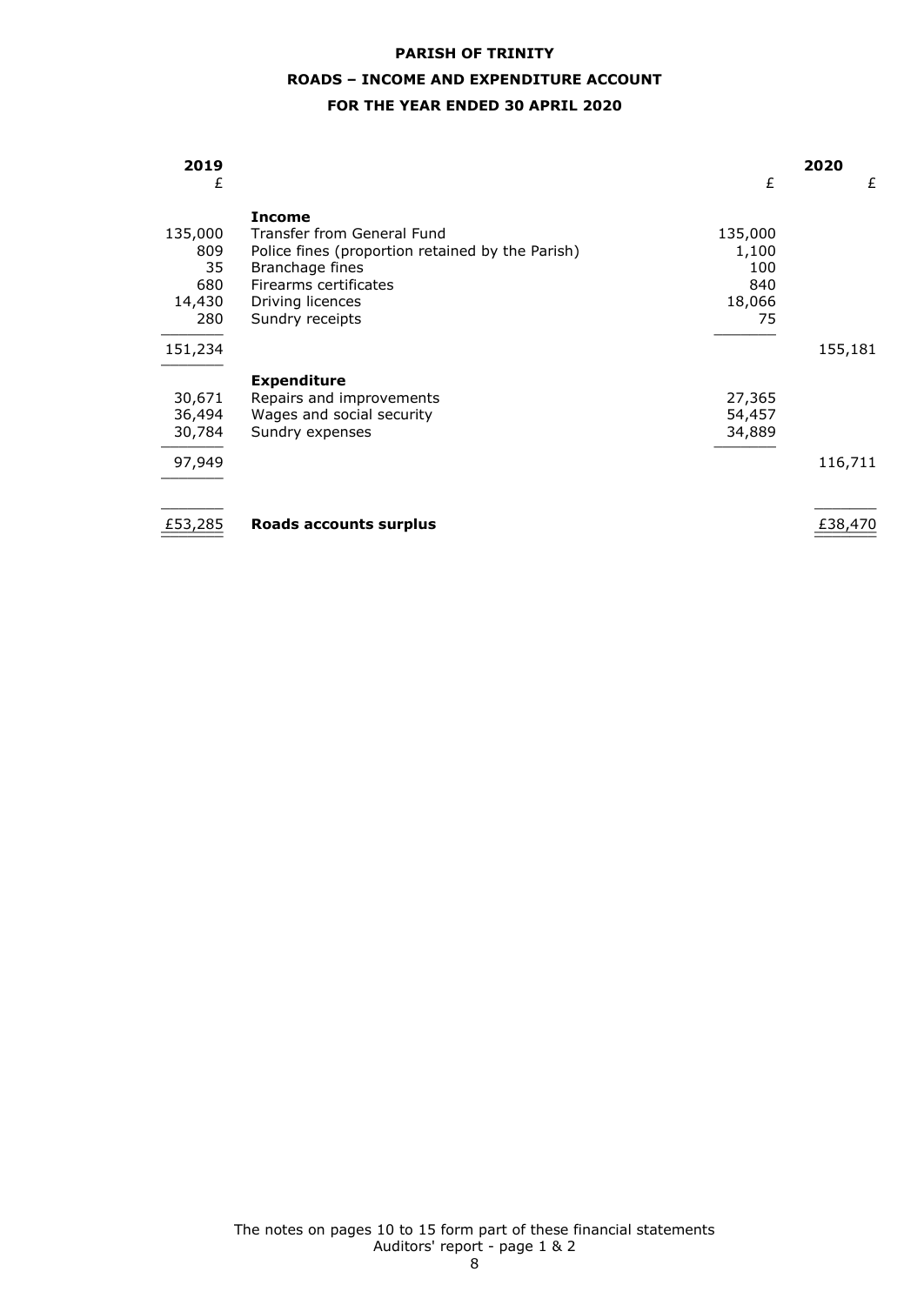### **PARISH HOMES**

# **INCOME AND EXPENDITURE ACCOUNT**

# **FOR THE YEAR ENDED 30 APRIL 2020**

| 2019<br>£                                                               |                                                                                                                                                                      | £                                                          | 2020<br>£  |
|-------------------------------------------------------------------------|----------------------------------------------------------------------------------------------------------------------------------------------------------------------|------------------------------------------------------------|------------|
| 319,023                                                                 | <b>Income</b><br>Rents receivable                                                                                                                                    |                                                            | 331,785    |
| 4,405<br>1,070<br>54,429<br>153<br>94,760<br>4,641<br>45,000<br>204,458 | <b>Expenditure</b><br>Insurance<br>Electricity and water<br>Maintenance<br>Bank charges<br>Depreciation on freehold property<br>Rates<br>Transfer to General Account | 5,240<br>828<br>30,500<br>205<br>94,759<br>4,381<br>45,000 | 180,913    |
| 114,565                                                                 | Surplus for the year                                                                                                                                                 |                                                            | 150,872    |
| 919,540                                                                 | Balance brought forward                                                                                                                                              |                                                            | 1,034,105  |
| £1,034,105                                                              |                                                                                                                                                                      |                                                            | £1,184,977 |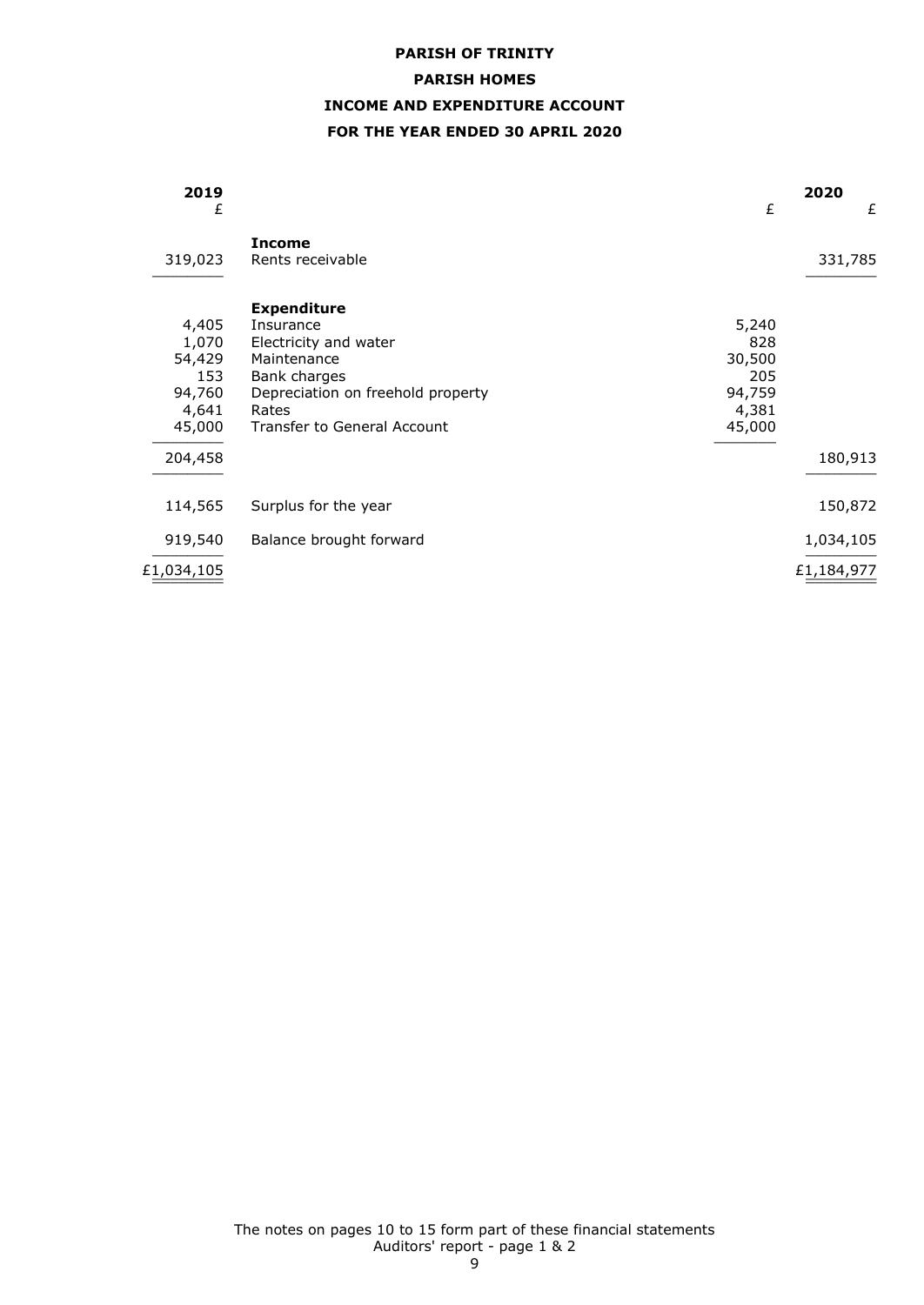### **NOTES TO THE ACCOUNTS**

### **FOR THE YEAR ENDED 30 APRIL 2020**

### 1. **ACCOUNTING POLICIES**

### 1.1 **Basis of accounting**

The accounts have been prepared under the historical cost convention, and in accordance with accounting policies selected by the Parish. A selection of the more important accounting policies, which have been applied consistently, is set out below.

### 1.2 **Income and expenditure**

Parish rates are brought into account on a receipts basis. Interest received and paid is accounted for on an accruals basis. All other income is brought into account on an accruals basis with the exception of certain licence income which is credited to the general account when received. The prepaid element of driving licences for licences issued for 10 years is carried forward over the period with an annual transfer to the general account being made in each year.

### 1.3 **Fixed assets**

- a) Land and buildings relating to the properties constructed and held for rent by the Parish have been capitalised and carried in the balance sheet at depreciated cost. Depreciation is provided on these properties at 2% per annum. The general repairs and maintenance to buildings is charged to the Income and Expenditure Accounts in the year of expenditure.
- b) All other land and buildings owned by the Parish are not included in the main Parish Balance Sheet.
- c) Sundry other assets are charged to the Income and Expenditure Account in the year of expenditure.

### 1.4 **Homes Development**

For purposes of clarity a separate balance sheet and income and expenditure account were previously prepared for the Retirement Homes Developments on the basis that the project was intended to be self-funding. At the assembly held on 19 July 2018 it was agreed that the results of the Parish Homes should be combined with those of the Parish as it had been shown that the Parish did not subsidise the project.

### 1.5 **Contingency Reserve**

The Parish has set aside funds in a contingency reserve to fund unforeseen expenditure and exceptional items which may arise from time to time. The current balance in the contingency reserve is shown in note 6.

### 1.6 **Motor Vehicle Reserve**

At a Parish Assembly held on 13 July 2018 the Parish established a motor vehicle reserve fund.

### 1.7 **Parish Church Capital Projects Reserve**

At a Parish Assembly held on 11 July 2019 the Parish established a parish church capital projects reserve.

### 1.8 **Borrowing Costs**

Borrowing costs directly attributable to the construction of an asset that necessarily takes a substantial period of time to get ready for its intended use or sale are capitalised as part of the cost of the asset. All other borrowing costs are expensed in the period in which they occur. Borrowing costs consist of interest and any other costs that the Parish incurs in connection with the borrowing of funds.

### 1.9 **First Time Buyer Homes**

### Revenue recognition

Revenue is recognised in the accounts on an accruals basis and is measured at the fair value of the consideration received or receivable, taking into account contractually defined terms of payment and excluding taxes or duty.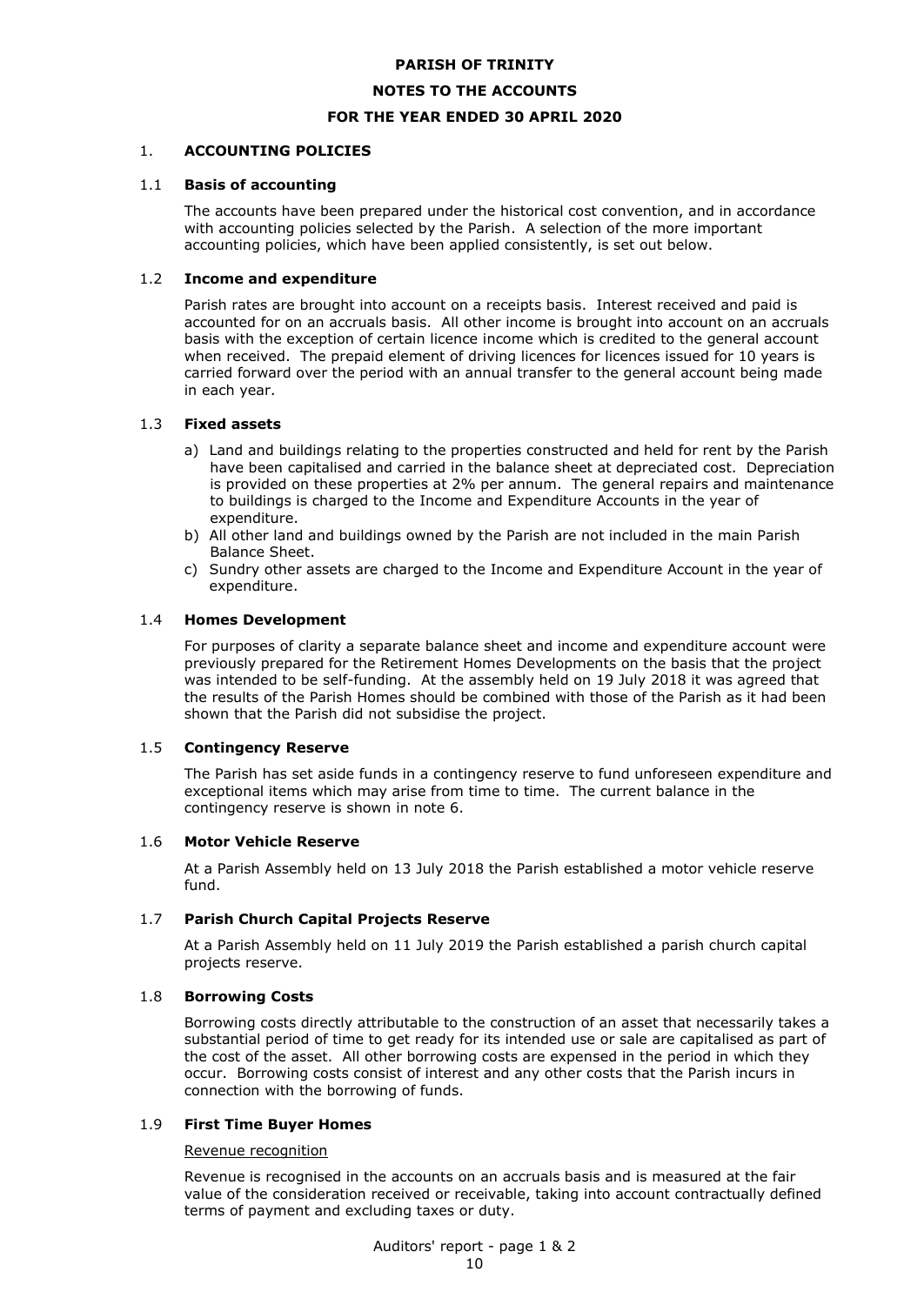#### **NOTES TO THE ACCOUNTS (continued)**

### **FOR THE YEAR ENDED 30 APRIL 2020**

### **1. ACCOUNTING POLICIES (continued)**

#### 1.10 **Significant accounting estimates and uncertainties**

The preparation of the Parish accounts requires the Parish administration to make judgements, estimates and assumptions that affect the reported amounts of revenues, expenses, assets and liabilities at the balance sheet date. However, uncertainty about these assumptions and estimates could result in outcomes that require a material adjustment to the carrying amount of the asset or liability affected in future periods.

The timing and value of the payment of the deferred consideration is uncertain, and is therefore initially recognised at market value at the time of sale of the property to the initial purchaser. Consequently the receivable is not discounted.

### 2. **FIRST TIME BUYER AND RETIREMENT HOME DEVELOPMENTS**

The sales of the properties were made in consideration of the following:

- a) the sum totalling two thirds of the market value, due at the point of legal completion; and
- b) the sum totalling one third of the market value, due upon alienation (any sale, lease, exchange, gift or other transfer of ownership of the property or part thereof) of the property.

The second part of the above consideration has been included in these accounts as a deferred consideration; at the point of alienation, the property is professionally re-valued and any rise/fall in the value of the property is enjoyed/suffered by the Parish in the same proportions. When the receivable becomes due to the Parish, the value over/under the recognised receivable is treated as realised gain/loss, which is then transferred to the First Time Buyer Homes reserve.

#### a) First Time Buyer Homes – deferred consideration

| 2019       |                                                                                                      | 2020       |
|------------|------------------------------------------------------------------------------------------------------|------------|
| 6,427,995  | Balance brought forward<br>- Due on sale of property<br>(136,666) Released on alienation of property | 6,291,329  |
| £6,291,329 | Deferred consideration                                                                               | £6,291,329 |

The deferred consideration consists of the second part of the consideration relating to the sale of the properties.

### b) First Time Buyer Homes – realised gains

| 2019    |                                                                                                      | 2020 |
|---------|------------------------------------------------------------------------------------------------------|------|
| 180,000 | Sales consideration<br>- Less: Cost of sales<br>(136,666) Less: Receivable brought forward (note 2a) |      |
| £43,334 | Realised gain                                                                                        |      |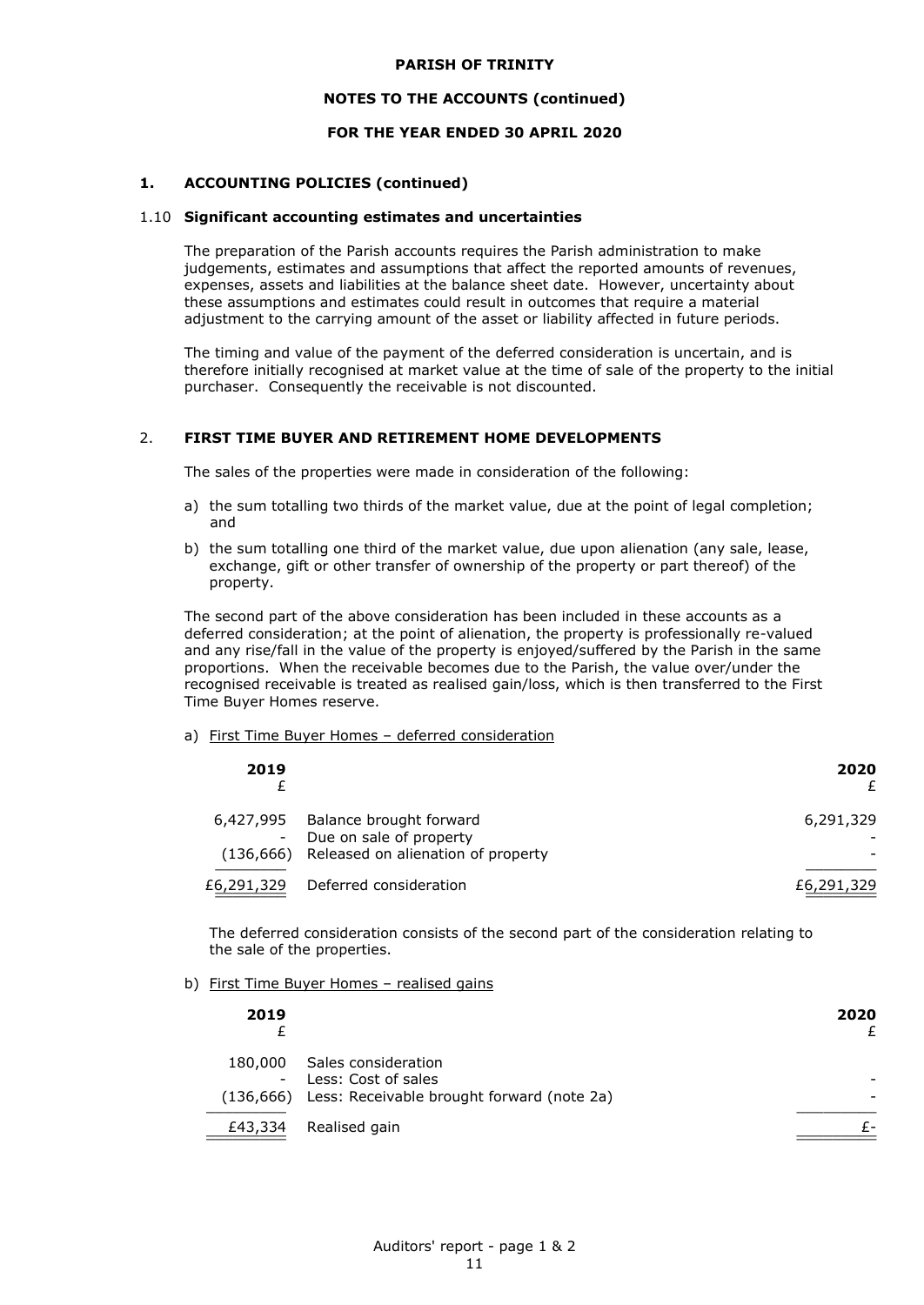#### **NOTES TO THE ACCOUNTS (continued)**

### **FOR THE YEAR ENDED 30 APRIL 2020**

### 2. **FIRST TIME BUYER AND RETIREMENT HOME DEVELOPMENTS (continued)**

c) First Time Buyer Homes - reserve

| 2019                |                                                                                                                            | 2020                  |
|---------------------|----------------------------------------------------------------------------------------------------------------------------|-----------------------|
| 9,044,657<br>43,334 | Balance brought forward<br>Transfer of First Time Buyer Home realised gains (page 4)<br>(11,853) Further development costs | 9,076,138<br>(4, 449) |
| £9,076,138          | Balance carried forward                                                                                                    | £9,071,689            |

The Parish has set up a reserve for the realised gains from the sale of the First Time Buyers Homes.

### 3. **FREEHOLD LAND AND PROPERTY**

|                                 | <b>Maison</b><br>Gallichan<br>£ | <b>Freehold</b><br>Land<br>£ | Phase 1<br><b>Property</b> | <b>Phase 2</b><br><b>Property</b> | Total<br>£ |
|---------------------------------|---------------------------------|------------------------------|----------------------------|-----------------------------------|------------|
| Cost                            |                                 |                              |                            |                                   |            |
| At 1 May 2019<br>Additions      | 1,124,730                       | 34,863                       | 1,173,890                  | 2,439,379                         | 4,772,862  |
| At 30 April 2020                | 1,124,730                       | 34,863                       | 1,173,890                  | 2,439,379                         | 4,772,862  |
| <b>Depreciation</b>             |                                 |                              |                            |                                   |            |
| At 1 May 2019                   | 89,678                          |                              | 398,993                    | 437,953                           | 926,624    |
| Charge for the year             | 22,495                          |                              | 23,478                     | 48,787                            | 94,760     |
| At 30 April 2020                | 112,173                         |                              | 422,471                    | 486,740                           | 1,021,384  |
| Net book value at 30 April 2020 | £1,012,557                      | £34,863                      |                            | £751,419 £1,952,639               | £3,751,478 |
| Net book value at 30 April 2019 | £1,035,052                      | £34,863                      |                            | £774,897 £2,001,426               | £3,846,238 |

The cost of the freehold property comprises building costs, professional fees and finance charges to the date of practical completion. The property known as Les Maisons Cabot comprises a two phase development of retirement homes all of which are available for rent. Maison Gallichan comprises five homes available for rent.

During May 2014 the Parish purchased Field 872, La Rue De Travers, Trinity, Jersey.

The cost of the Retirement Homes buildings (Les Maisons Cabot and Maison Gallichan) is being written off over 50 years commencing in 2003 (Phase 1), 2011 (Phase 2) and 2018 (Maison Gallichan). In the first year of completion a full year's depreciation has been charged.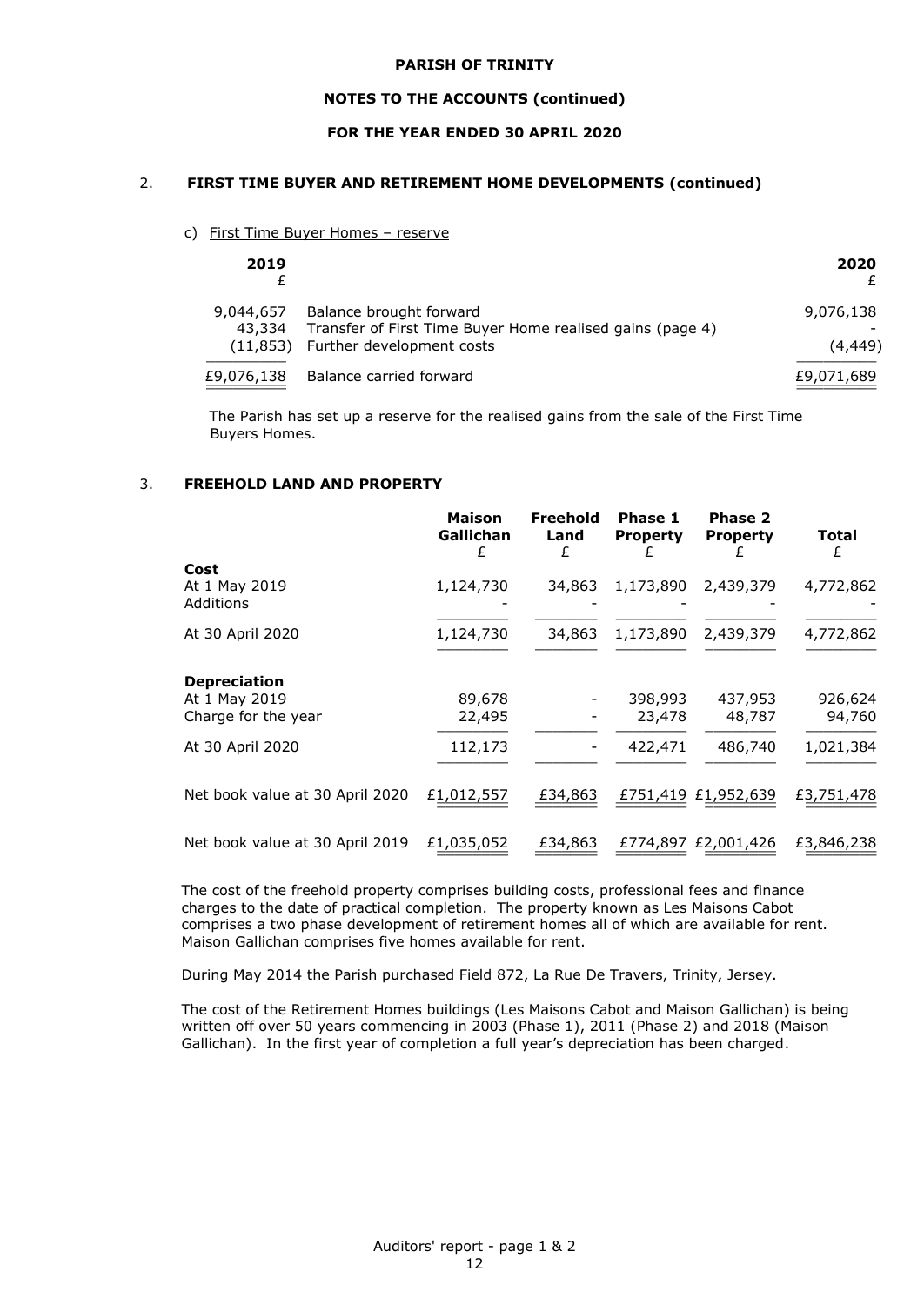### **NOTES TO THE ACCOUNTS (continued)**

### **FOR THE YEAR ENDED 30 APRIL 2020**

### 4. **CREDITORS: AMOUNTS DUE WITHIN ONE YEAR**

| 2019    |                              | 2020     |
|---------|------------------------------|----------|
| £89,030 | Accruals and other creditors | £113,819 |

#### 5. **SPECIFIC DONS**

| 2019<br>£ |                                      | 2020<br>£ |
|-----------|--------------------------------------|-----------|
| 3,368     | Don Barreau                          | 3,379     |
| 6,958     | Don Cantell-Larbalestier             | 6,963     |
| 13,521    | Don Gruchy                           | 13,525    |
| 351       | Don Pinel                            | 352       |
| 1,446     | Don Westaway                         | 1,450     |
| 25,644    |                                      | 25,669    |
| (1,896)   | Transferred to Retirement Homes Fund | (1,896)   |
| £23,748   |                                      | £23,773   |

### 6. **CONTINGENCY RESERVE**

| 2019 |                          | 2020     |
|------|--------------------------|----------|
|      | £700,000 Balance in hand | £700,000 |

The Parish has a contingency reserve in case of an unforeseen requirement for funds.

### 7. **CAPITAL RESERVE**

| 2019 |                                                          | 2020                  |
|------|----------------------------------------------------------|-----------------------|
|      | 431,855 Brought forward<br>- Transfer to General Reserve | 431,855<br>(431, 855) |
|      | £431,855 Carried forward                                 | £-                    |

### 8. **RATES**

The Parish rate collected during the year ended 30 April 2020 was charged at 1.00p per quarter. In addition to this an Island Wide rate was charged. This was collected by the Parish and paid over to the States of Jersey.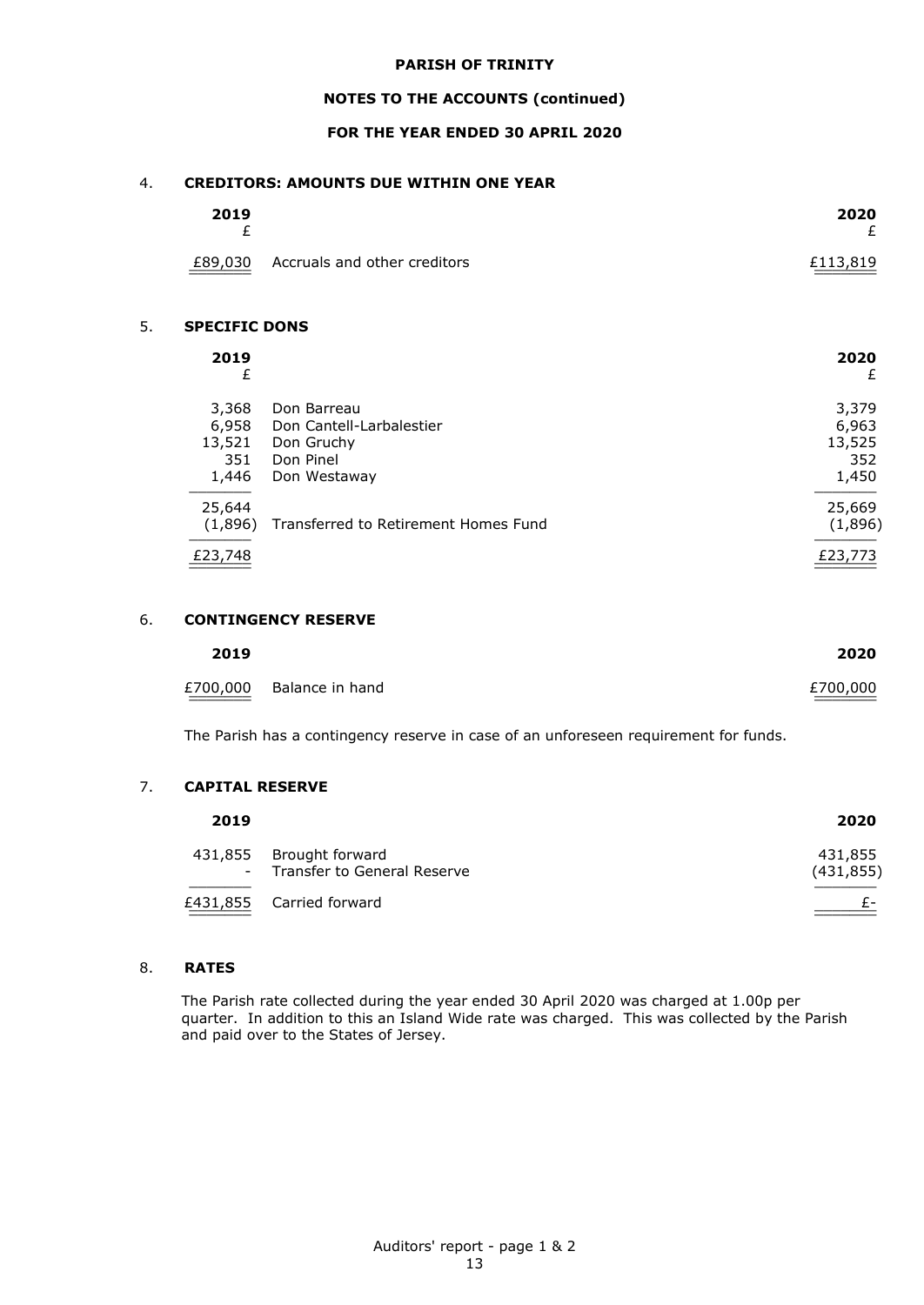### **NOTES TO THE ACCOUNTS (continued)**

### **FOR THE YEAR ENDED 30 APRIL 2020**

### 9. **WELFARE**

With effect from 1 April 2006 the Parish has been able to reclaim all welfare expenditure from the States of Jersey plus an administration fee of 5% (excluding native institutional expenditure). The charge for welfare in the financial statements is therefore nil, and the administration fee shown as income in the general account. In January 2008 welfare was replaced by Income Support with the Parish continuing to fund institutional expenses and reclaiming this from Employment and Social Security. With effect from 1 May 2009 all Income Support and institutional expenditure has been taken over by Employment and Social Security.

### 10. **CONTINGENT LIABILITY**

The Parish of Trinity, along with all the other Parishes, is party to an agreement whereby the Parish has access to certain States of Jersey computer databases. The Parish, along with all of the other Parishes, is liable to pay damages in the event of a security breach which damages have been estimated to total £100,000. This would be divided between the Parishes on a prorata basis. At the date of the signing of these accounts the Connétable is not aware that any such breaches of security have occurred.

### 11. **GOODS AND SERVICES TAX**

The Goods and Services Tax (Jersey) Law 2007 was introduced on 6 May 2008.

The Parish has special treatment under the Goods and Services Tax (Jersey) Regulations 2007 (Regulation 5) as it is a public authority. The Parish is required to be registered for GST.

The majority of the income received by the Parish is from rates levied and is not considered to be a supply in the furtherance of a business. Therefore GST does not apply to the supply of goods by the Parish with the exception of some minor services which are not part of its regulatory function. Article 53 of the Law (Refunds of GST for public sector and other cases) allows for any GST paid by the Parish to be refunded on goods and services which were not supplied for business purposes.

The Parish is therefore not charging GST on the supply of goods and services connected with its regulatory functions but only where it is providing goods and services in completion with commercial concerns.

### 12. **PETANQUE COURT**

During the year the Petanque terrain and pavilion in the glebe field behind the Parish Hall was completed. The construction has been fully funded by a grant from the Roy Overland Charitable Trust, accordingly no expense has been recognised in the accounts. The Parish has received £167,586 in respect of the project. In addition, land has been gifted to the Parish by a parishioner allowing the creation of a footpath linking the facilities to the first time buyer development and retirement properties.